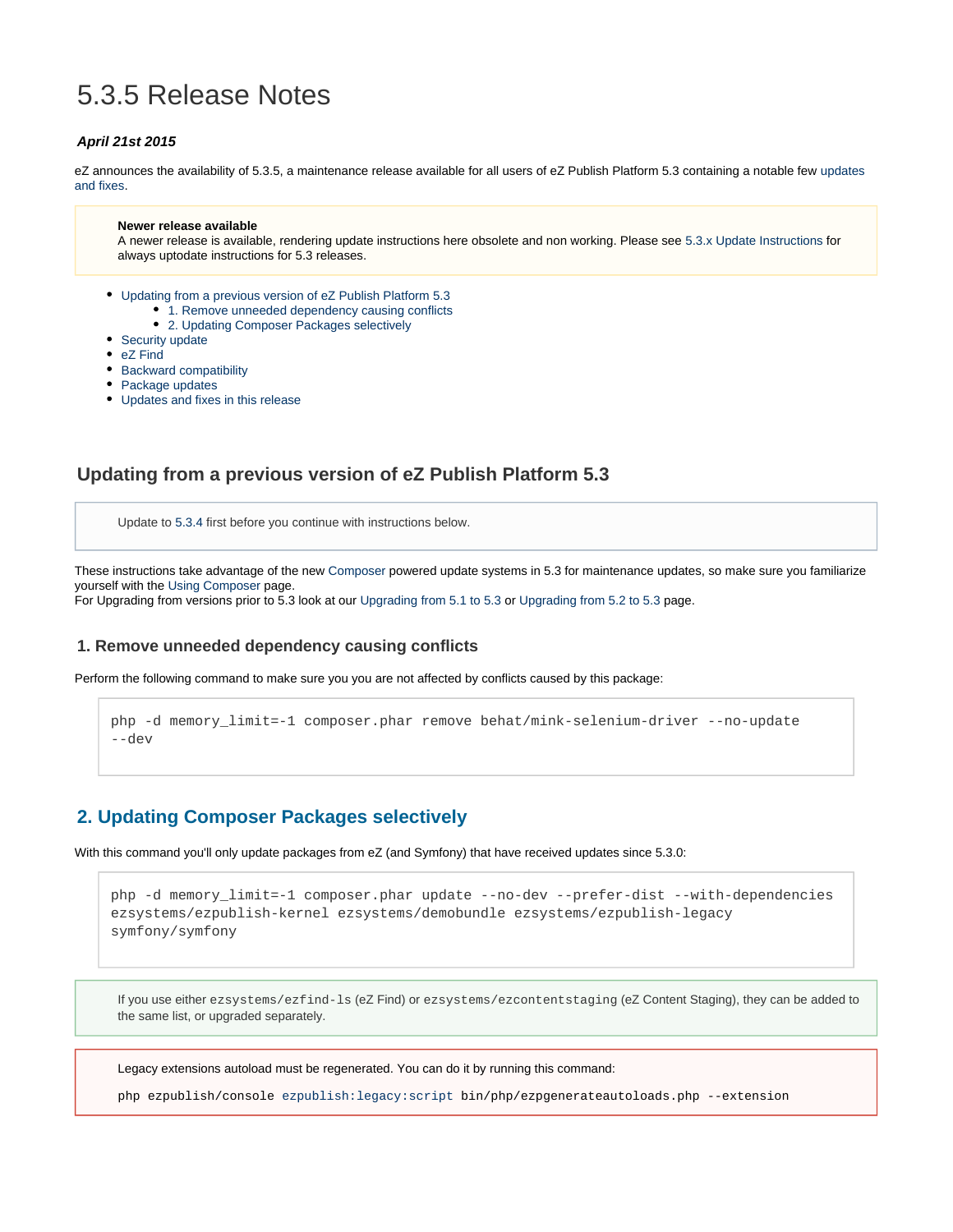### **Security update**

This release fixes a vulnerability in the eZ Publish password recovery function. You need to have the PHP OpenSSL extension (ext-openssl) installed to take full advantage of the improved security, but even without it security is improved. Security Advisory for Community: [http://share.ez.no/community-project/security-advisories/ezsa-2015-001-potential-vulnerability-in-ez](http://share.ez.no/community-project/security-advisories/ezsa-2015-001-potential-vulnerability-in-ez-publish-password-recovery)[publish-password-recovery](http://share.ez.no/community-project/security-advisories/ezsa-2015-001-potential-vulnerability-in-ez-publish-password-recovery)

#### <span id="page-1-0"></span>**eZ Find**

An eZ Find user needs to update their solr schema.xml.

For each solr core (located in ezfind/java/solr), you need to edit <my-core-name>/conf/schema.xml

Around line 616, right after:

```
<field name="meta_priority_si" type="sint" indexed="true" stored="true"
multiValued="true"/>
```
Add the following lines:

```
<!-- denormalised fields for hidden and visible path elements -->
<field name="meta_visible_path_si" type="sint" indexed="true" stored="true"
multiValued="true"/> <!-- Visible Location path IDs -->
<field name="meta_visible_path_string_ms" type="mstring" indexed="true" stored="true"
multiValued="true"/> <!-- Visible Location path string -->
<field name="meta_hidden_path_si" type="sint" indexed="true" stored="true"
multiValued="true"/> <!-- Hidden Location path IDs -->
<field name="meta_hidden_path_string_ms" type="mstring" indexed="true" stored="true"
multiValued="true"/> <!-- Hidden Location path string -->
```
**Restart and re-index solr.**

#### <span id="page-1-1"></span>**Backward compatibility**

The XmlText fix for EZP-23513 (see <https://github.com/ezsystems/ezpublish-kernel/pull/1087>) deprecates/removes the CustomTags pre-converter in favor of a new Expanding converter. While they're not part of the public API, if you rely on this file in any way, you might want to check and update your code.

### <span id="page-1-2"></span>**Package updates**

Here are the packages that have received an update to 5.3.5 as part of this release:

| package                    | version | prior version |
|----------------------------|---------|---------------|
| ezsystems/ezpublish-kernel | 5.3.5.1 | 5.3.4         |
| ezsystems/ezpublish-legacy | 5.3.5   | 5.3.4         |
| ezsystems/ezfind-ls        | 5.3.5   | 5.3.4         |
| ezsystems/demobundle       | 5.3.5   | 5.3.4         |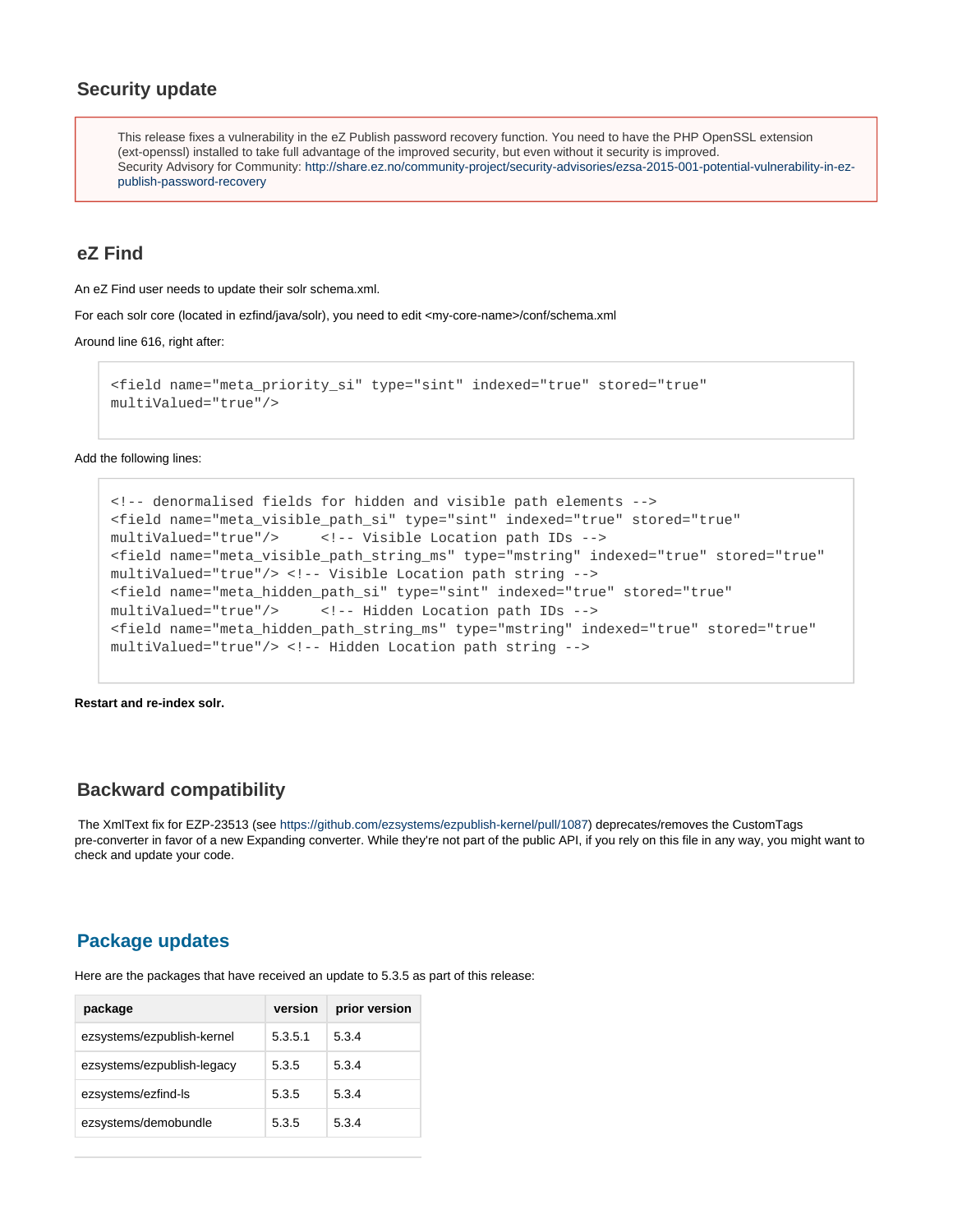| ezsystems/ezcontentstaging    | 5.3.5   | 5.3.3   |
|-------------------------------|---------|---------|
| ezsystems/ezdemo-ls-extension | 5.3.5   | 5.3.2   |
| ezsystems/ezflow-ls-extension | 5.3.5   | 5.3.3.1 |
| ezsystems/ezwt                | 5.3.5   | 5.3.1   |
| ezsystems/ezautosave          | 5.3.5.1 | 5.3.1   |

#### Other packages that have received update since 5.3.0:

| package                         | version    |
|---------------------------------|------------|
| ezsystems/comments-bundle       | 5.3.2      |
| ezsyms/ezsurvey-ls              | 5.3.3      |
| ezsystems/ngsymfonytools-bundle | 1.0.5      |
| symfony/symfony                 | $>=2.3.19$ |

## <span id="page-2-1"></span><span id="page-2-0"></span>**Updates and fixes in this release**

| Key       | Summary                                                                       | Component/s                                                                                            |
|-----------|-------------------------------------------------------------------------------|--------------------------------------------------------------------------------------------------------|
| EZP-22278 | As a developer I need Criterion documentation                                 | Documentation                                                                                          |
| EZP-24206 | As a Developer I want faster search, using spi cache & indexed columns        | Platform > Search > Legacy Search Engine, Search                                                       |
| EZP-23754 | SPI Cache TrashHandler should clear cache after trashing/recovering           | Caching, Platform > SPI interfaces                                                                     |
| EZP-23940 | Decouple search handlers from Persistence                                     | Platform > Persistence > Legacy Storage engine, Platform > Search ><br>Solr Search Engine, Search      |
| EZP-23941 | Move field map to storage                                                     | Platform > Persistence > Legacy Storage engine, Platform > Search ><br>Solr Search Engine, Search      |
| EZP-24047 | Allow skipping count db query when using SearchService against<br>database    | Database related, Platform > API interfaces, Platform > Persistence ><br>Legacy Storage engine, Search |
| EZP-24048 | Don't clear legacy content cache on symfony cache: clear                      | Caching, Legacy bridge, Platform stack                                                                 |
| EZP-24092 | Optimize queries to not perform count when not needed                         | DemoBundle, Search                                                                                     |
| EZP-24213 | FullText stopWordThreshold should be percentage of content count              | Platform > Search > Legacy Search Engine, Search                                                       |
| EZP-21586 | ContentTypeService::createContentType() does not check for any<br>permissions | Permissions, Platform > API interfaces, Platform > Repository & Services<br>(Public API impl)          |
| EZP-21605 | Version history Status column is missing data                                 | Legacy > Administration Interface                                                                      |
| EZP-21686 | ezinfo/copyright has extra "\" that don't allow the links to work             |                                                                                                        |
| EZP-21721 | Displaying an empty XMLText field outputs eZXML                               | Field types, Platform stack                                                                            |
| EZP-21831 | eZFind: customfields with asObject=false                                      | Legacy > Extensions                                                                                    |
| EZP-23031 | Allow really high file uploads, specially with 32 bits OSs                    | Legacy > Clustering                                                                                    |
| EZP-23129 | Search API: sorting by field filters the results                              | Platform > Repository & Services (Public API impl), Search                                             |
| EZP-23278 | [Content Staging] Sync fails if you try to use the copy of an object          | Legacy > Extensions > eZ Content Staging                                                               |
| EZP-23280 | [PHP-FPM&Apache] Server fault when logging to administration<br>interface     | Legacy > Administration Interface                                                                      |
| EZP-23302 | Update Location fails if no change is performed with the update               | Platform > Repository & Services (Public API impl)                                                     |
| EZP-23403 | Fix implementation of Persistence\Solr\Slot\MoveUserGroup slot                | Search                                                                                                 |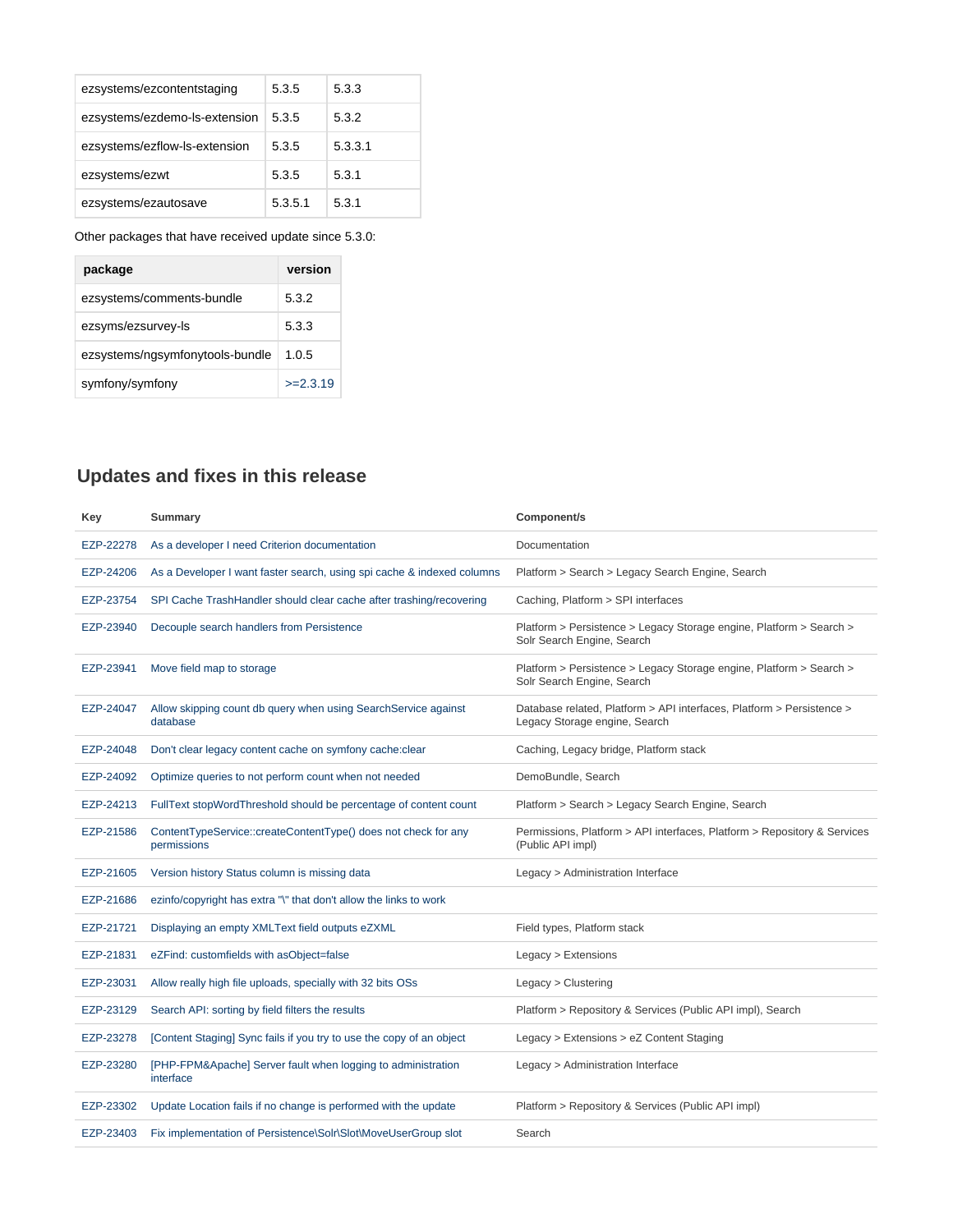| EZP-23513 | in eZXMLText, a <p> tag is being add to a link when it surrounds an<br/>image</p>                     | Legacy > Extensions > eZ Online Editor                                                    |
|-----------|-------------------------------------------------------------------------------------------------------|-------------------------------------------------------------------------------------------|
| EZP-23624 | Unable to change base translation when editing content                                                | Legacy > Administration Interface                                                         |
| EZP-23644 | Provide filtering on hidden/visible status for multiple locations in content<br>objetcs in eZ Find    | Legacy $>$ Extensions $>$ eZ Find                                                         |
| EZP-23701 | table cell valign property in XmIText is not properly rendered                                        | Design (templates, CSS, etc.), Field types, Platform stack                                |
| EZP-23725 | Wrong path_identification_string when editing in frontend siteaccess<br>using PathPrefix and RootNode | Legacy stack                                                                              |
| EZP-23739 | Files uploaded with multiupload will be download with the wrong<br>Content-Type                       | $Legacy > Extensions > eZ$ MultiUpload                                                    |
| EZP-23747 | Staging: whitespace in a a required text block field causes sync failure                              | Legacy > Extensions > eZ Content Staging                                                  |
| EZP-23753 | Incorrect node UrlAlias for (partially) untranslated objects                                          |                                                                                           |
| EZP-23812 | vertical align in table cells is not visible in the editor                                            | Legacy > Extensions > eZ Online Editor                                                    |
| EZP-23829 | Paragraph alignment ignored in legacy rendered frontend                                               | Design (templates, CSS, etc.)                                                             |
| EZP-23834 | Cached ESI can not be shared among pages because of inner request                                     | Caching, Platform stack                                                                   |
| EZP-23835 | indexcontent.php cronjob pgsql columns must appear in group by                                        | Cronjobs                                                                                  |
| EZP-23840 | eZFind: incorrect error handling in elevate configuration                                             |                                                                                           |
| EZP-23870 | Async publishing reverts expiry.php                                                                   | Caching                                                                                   |
| EZP-23872 | Query exception thrown when no language configured in site access                                     | $5.x >$ Legacy IO                                                                         |
| EZP-23879 | ezinfo shows wrong copyright info after move to composer                                              | Composer                                                                                  |
| EZP-23884 | Nginx template misses semicolon for most of the fastcgi_params                                        | Documentation                                                                             |
| EZP-23889 | RestProvider must check that is_rest_request is true                                                  | Platform > REST API v2                                                                    |
| EZP-23904 | ezpublish_legacy_sso causes infinite redirect loop on /login                                          | Users and Access control                                                                  |
|           |                                                                                                       |                                                                                           |
| EZP-23906 | The Public API allows to create content under a non container element                                 | Platform > Repository & Services (Public API impl), Platform > REST API<br>V <sub>2</sub> |
| EZP-23908 | expiry.php race condition                                                                             | Caching                                                                                   |
| EZP-23923 | ESI/Hinclude URI too long with Compound site access matcher                                           | Platform stack                                                                            |
| EZP-23928 | Preview cache not being updated                                                                       | Caching                                                                                   |
| EZP-23937 | Error syncing browsable custom ezflow attributes                                                      | Legacy > Extensions > eZ Content Staging                                                  |
| EZP-23953 | Legacy session events not triggered any more                                                          | $5.x >$ Legacy IO                                                                         |
| EZP-23971 | If a user is removed while logged in, session for that user will throw an<br>exception                | Permissions, Users and Access control                                                     |
| EZP-23978 | URLs in legacy_mode lose siteaccess uri when index_page is used                                       | Legacy bridge, Platform stack                                                             |
| EZP-24010 | Fix PHP version warning: 5.3.3, not just 5.3                                                          |                                                                                           |
| EZP-24017 | Security token issue using legacy bridge                                                              | Legacy bridge                                                                             |
| EZP-24021 | Link is wrong with non-main nodes using 'subtree_array'                                               | Legacy $>$ Extensions $>$ eZ Find                                                         |
| EZP-24052 | Preview causes redirect to version view not being able to continue<br>editing                         | Legacy > Extensions > eZ Website Toolbar                                                  |
| EZP-24053 | Preview locks content object, and cause version edit conflict                                         | Legacy > Extensions > eZ Website Toolbar                                                  |
| EZP-24099 | eZ Find not updating Solr index correctly for object relations                                        | Legacy $>$ Extensions $>$ eZ Find                                                         |
| EZP-24100 | Image content with big multibyte charset names won't be correctly<br>created                          | Content (images, XML, PDF, RSS, etc.)                                                     |
| EZP-24111 | ezcontentstaging: zero bytes http responses are not handled as errors                                 | Legacy > Extensions > eZ Content Staging                                                  |